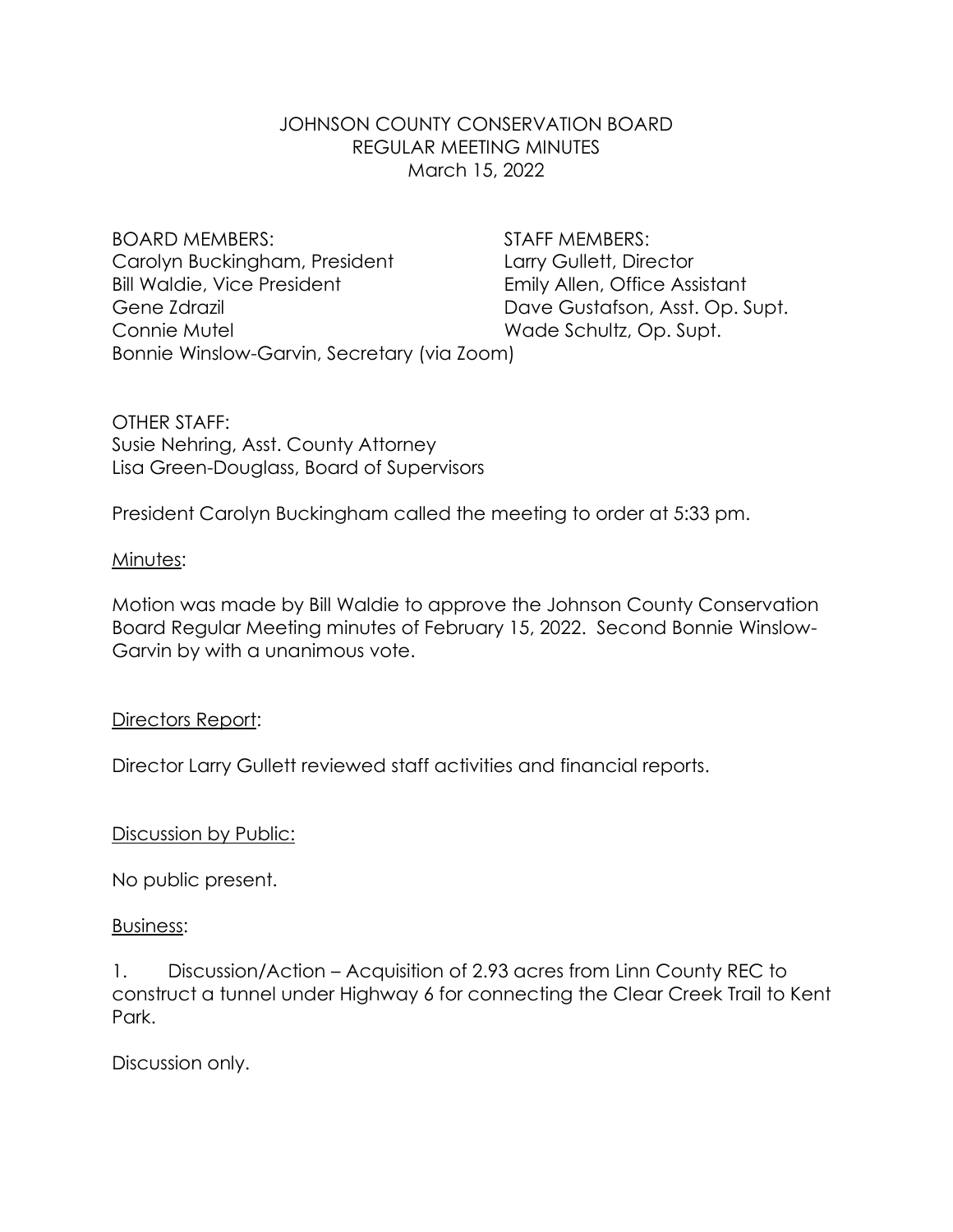2. Discussion/Action – Alignment of the Clear Creek Trail from Half Moon Ave. to Kent Park.

Motion was made by Connie Mutel to authorize the Director to pursue the second trail option along Half Moon Ave. and Highway 6. Second by Bill Waldie with unanimous vote.

3. Discussion/Action – Use agreement with Erin and Brian Melloy for staying in the residence at the Two Horse Farm from closing until July 1, 2022, to help transition for management.

Motion was made by Gene Zdrazil to authorize the Director to enter into a Use Agreement with the Melloys for 2257 Sugar Bottom Rd. from closing until June 30, 2022 subject to final approval by the Director and the County Attorney Office. Second by Bill Waldie with unanimous vote.

4. Discussion/Action – Land Use Agreement with Raptor Advocacy, Rehabilitation and Education (RARE) to support a raptor rehabilitation program at the Two Horse Farm.

Motion was made by Connie Mutel to authorize the Director to enter into a Land Use Agreement with Raptor Advocacy, Rehabilitation and Education (RARE) for designated Facilities at 2257 Sugar Bottom Rd. subject to final approval by the Director and the County Attorney's Office. Second by Gene Zdrazil with unanimous vote.

5. Discussion/Action – Resolution and Management Agreement with the Iowa Tribe of Kansas and Nebraska to manage 7 acres within the boundary of the Two Horse Farm.

Motion was made by Connie Mutel to defer action on this resolution. Second by Gene Zdrazil with a unanimous vote.

6. Discussion/Action – Authorization to close on 83 acres, known as the Two Horse Farm, from the Iowa Natural Heritage Foundation.

Motion was made by Bill Waldie to authorize the Director to proceed with the closing on the acquisition of the 83 acres, known as the Two Horse Farm and to sign all documents necessary to complete the acquisition. Second by Bonnie Winslow-Garvin with unanimous vote.

7. Discussion/Action – The FY21 Annual Report and submission to the Board of Supervisors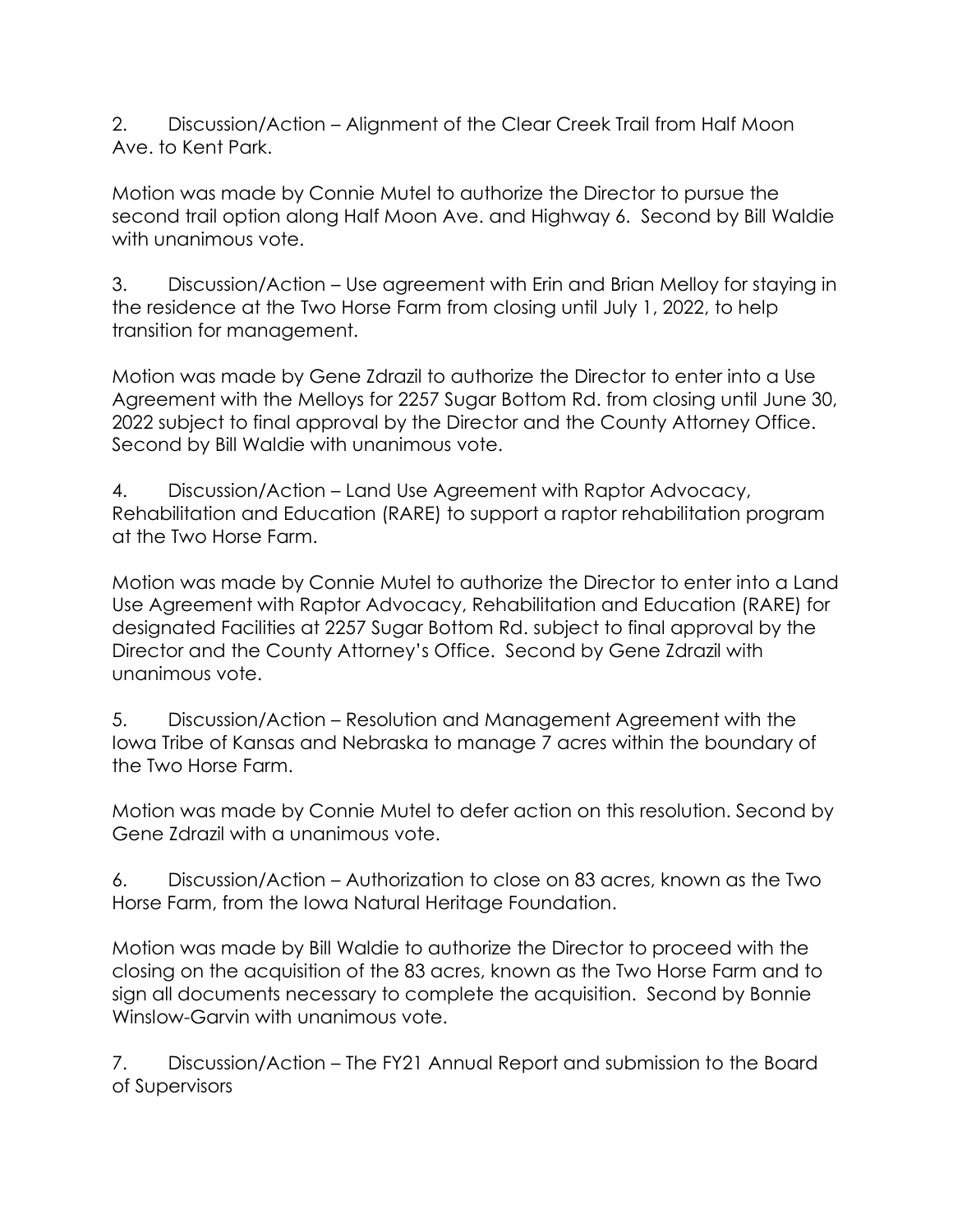Discussion only.

8. Discussion/Action – Review any proposed changes to the Director evaluation process if applicable.

Discussion only.

9. Discussion/Action - Closed session regarding potential purchase of particular real estate. Possible closed session per 21.5(1)(j) Code of Iowa to discuss purchase of particular real estate where premature disclosure could be reasonably expected to increase the price the governmental body would have to pay for that property.

Motion was made by Bill Waldie at 7:51 pm to go into closed session regarding potential purchase of particular real estate per 21.5(1)(j) Code of Iowa to discuss purchase of particular real estate where premature disclosure could be reasonably expected to increase the price the governmental body would have to pay for that property. Second by Gene Zdrazil with a roll call vote as follows: Waldie, aye; Mutel, aye; Winslow-Garvin, aye; Buckingham, aye; Zdrazil, aye.

Motion was made by Bill Waldie to come out of closed session at 8:12 pm. Second by Bill Waldie with a unanimous vote.

Bills:

Motion was made by Gene Zdrazil to approve department 24 bills in the amount of \$23,148.35, department 32 in the amount of \$867.71, department 35 in the amount of \$49,748.00, department 40 in the amount of \$415.14, department 44 Emerald Ash Borer Tree Removal in the amount of \$15,280.50, department 83 in the amount of \$1,201,660.78, department 85 North Shop in the amount of \$13,250.00, department 85 Sutliff Bridge/CRC Entry in the amount of \$8,521.45*.* Second by Connie Mutel with a unanimous vote.

# Announcements/Correspondence:

Next Regular Meeting of the Conservation Board – Tuesday, April 19th, 2022, 5:30 pm – Conservation Education Center at Kent Park

Phebe Timber Dedication – Saturday, April 30th, 2022, 1 – 3 pm

Public Hearing for the Campground Shower House and Wastewater System Bid Documents – Monday, May 2, 2022, 5:30 pm - Conservation Education Center at Kent Park

Regular Meeting of the Conservation Board – Tuesday, May 17, 2022, 5:30 pm – Conservation Education Center at Kent Park